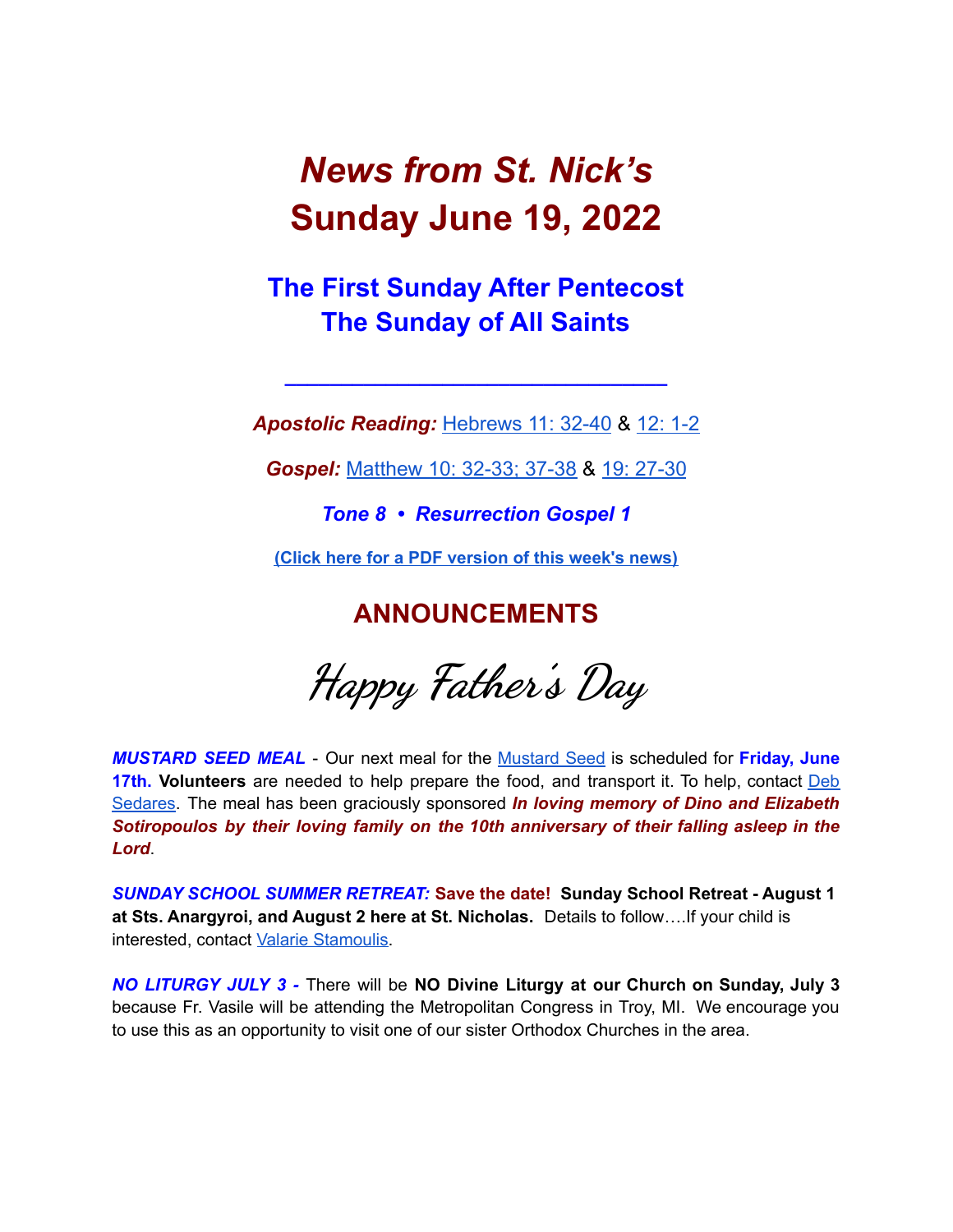*ELECTRONICS RECYCLING* is **Saturday, July 23 from 9 am to 2 pm**, and we need about **3-4 people** to help with traffic and coordination. Please contact Gerry [Belba](mailto:vgbelba@msn.com) if you are able to volunteer on that day.

*TWO MORE COFFEE HOUR VOLUNTEERS NEEDED -* As we restructure coffee hour for the Fall, **2 more volunteers are needed to plan and organize coffee hour once per month**. We thank **Dina Salerno** and **Jenny Montvitt** for coming forward to serve the Church! If you would like to join them, please reach out to Valarie [Stamoulis](mailto:valarie.stamoulis@gmail.com) or Betty [Anderson](mailto:bettya16@verizon.net) to volunteer!

*METROPOLIA CONFERENCE* - His Eminence **Metropolitan Nicolae** has shared the proceedings of a [conference](https://us02web.zoom.us/rec/share/6A7m_BqNcCqvWeWHaoHJ6e6xTFqZ9fj8Uv5AbIHeTXaNHx9gZeddOBiTKLMAaz2t.HHkYUkux7eSslR2m) sponsored by the Metropolia dedicated to *"The year of homage to prayer in the life of the Church and the Christian."* The [Conference](https://us02web.zoom.us/rec/share/6A7m_BqNcCqvWeWHaoHJ6e6xTFqZ9fj8Uv5AbIHeTXaNHx9gZeddOBiTKLMAaz2t.HHkYUkux7eSslR2m) is in Romanian, so those of you that are bilingual may enjoy viewing.

*UKRAINIAN RELIEF:* The **Saint Paraskeva Orthodox Charity** Our Metropolia in partnership with the Archdiocese of Suceava and Rădăuți is working to support Ukrainian war refugees in transit or intending to stay in Romania. Funds collected will assist the efforts of the monasteries and parishes in the diocese. To learn more and contribute, please click here for the [website](https://www.spcharity.org/) of Saint [Parascheva](https://www.spcharity.org/) Charity or go to their **[Facebook](https://www.facebook.com/donate/263166699318376/4935598499809637/) page.** 

*OUR ON-LINE GIVING SYSTEM HAS BEEN UPGRADED!* Please check it out by [clicking](https://giving.parishsoft.com/app/giving/stnicks) [here,](https://giving.parishsoft.com/app/giving/stnicks) or by using the **[ON-LINE](http://www.stnicholaschurch.org)** link on the left menu of our parish homepage. You may use this option to submit one-time or recurring payments.

| Day         | Date    | Time | Service Type                                                            |
|-------------|---------|------|-------------------------------------------------------------------------|
| <b>JUNE</b> |         |      |                                                                         |
| Sunday      | 19-June |      | 9:00 Matins                                                             |
|             |         |      | 10:00 1st Sunday after Pentecost. The Sunday of All Saints.             |
| Monday      | 20-June |      | The beginning of the Lent for St. Peter and Paul.                       |
| Friday      | 24-June |      | 9:00 Matins or Akathist                                                 |
|             |         |      | $10:00$ (†) Divine Liturgy. Nativity of the Forerunner John the Baptist |
| Saturday    | 25-June |      | 10:00 Confessions. Please call ahead of time.                           |
| Sunday      | 26-June |      | 9:00 Matins                                                             |
|             |         |      | 10:00 Sunday 2 after Pentecost. Regional All Saints.                    |
| Wednesday   | 29-June |      | 9:00 Matins or Akathist                                                 |
|             |         |      | 10:00 (†) Divine Liturgy. Peter and Paul, the Holy Apostles             |

# **SCHEDULE OF SERVICES**

*\* Fr. Vasile will be available for confession on Saturday, 6/25 from 10:00 am, or at another time*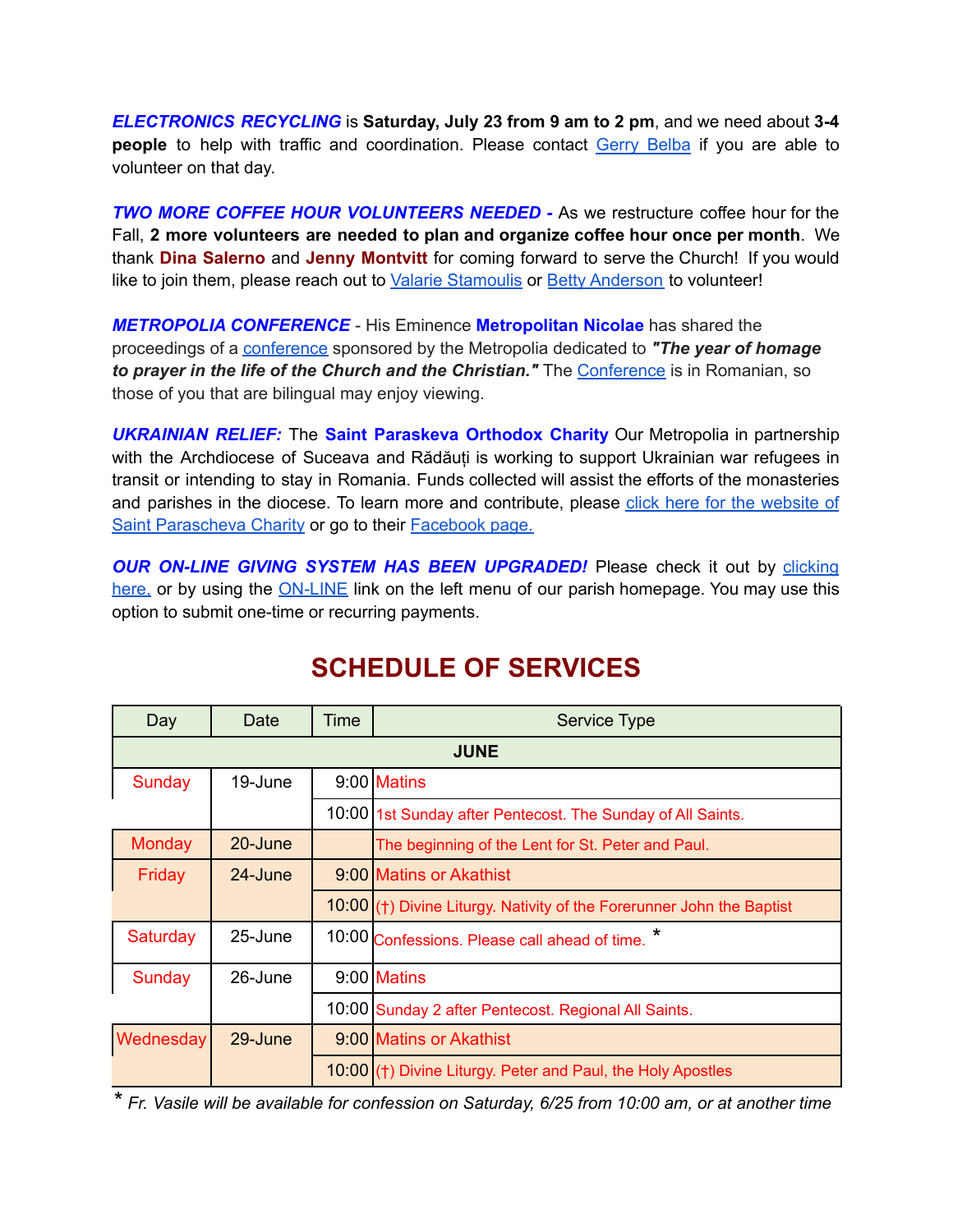*by appointment. In either case, please call ahead: 508-320-0645.*

## **GRADUATIONS**

We want to acknowledge and recognize the achievements of the members of our parish community who are celebrating a graduation.

#### **"He has filled them with the spirit of God, with skill, intelligence, and knowledge in every kind of craft." (Exodus 35:31)**

#### **HIGH SCHOOL**

**Nicole Amelia Karadimitriou,** daughter of Maria Kalpidou & Kosmas Karadimitriou, graduated with the Principal's Award from Shrewsbury High School. Nicole was the recipient of the Leadership Scholar tuition award to attend the Whitman School of Management and the Rene's Crown Honors Program at Syracuse University.

**Arthur David Peterson**, son of Nicole Apostola & Kenneth Peterson, and grandson of Fr. Nicholas and Presbytera Maria, graduated with High Honors from Burncoat High School. Arthur received the French Language Award and will attend Clark University in the fall.

#### **COLLEGE**

**Aaron Paul Christo**, son of James & Lea Christo and grandson of Joan Christo, graduated Summa Cum Laude from Assumption University with a BA degree in Rehabilitation Counseling. Aaron is currently working on his Master's degree at Assumption, while serving a fellowship at Dismas House, a residential program providing reentry services and support for people formerly incarcerated.

**Noah Peter Christo**, son of James & Lea Christo and grandson of Joan Christo, graduated Summa Cum Laude from Assumption University with a BA in Business & concentration in Digital Marketing. Noah is exploring business opportunities.

#### **GRADUATE STUDIES**

**Andrew Atim Opio**, son of Joseph and Josephine Opio, graduated from the University of Pennsylvania with a dual degree of a Bachelor of Engineering and a Master of Science in Computer Information Systems. Andrew will be working at Twitter in Boston as a Software Engineer

**Zoitza (Zoe) Alexis Tsongalis**, daughter of Nancy and Greg Tsongalis, graduated Cum Laude from Arizona State University with a Master's degree in Education with emphasis on Curriculum Design. Zoe is a Special Education teacher at The White River School in White River Junction, Vermont.

> *May our loving Lord continue to bless their efforts and grant them a long life, health, prosperity, and many, many years!*

# **CHURCH & FACILITY NEEDS**

The list below contains **ongoing needs for the Church as well as special needs that may** arise. Any and every offering is most appreciated. If you have any questions, or would like to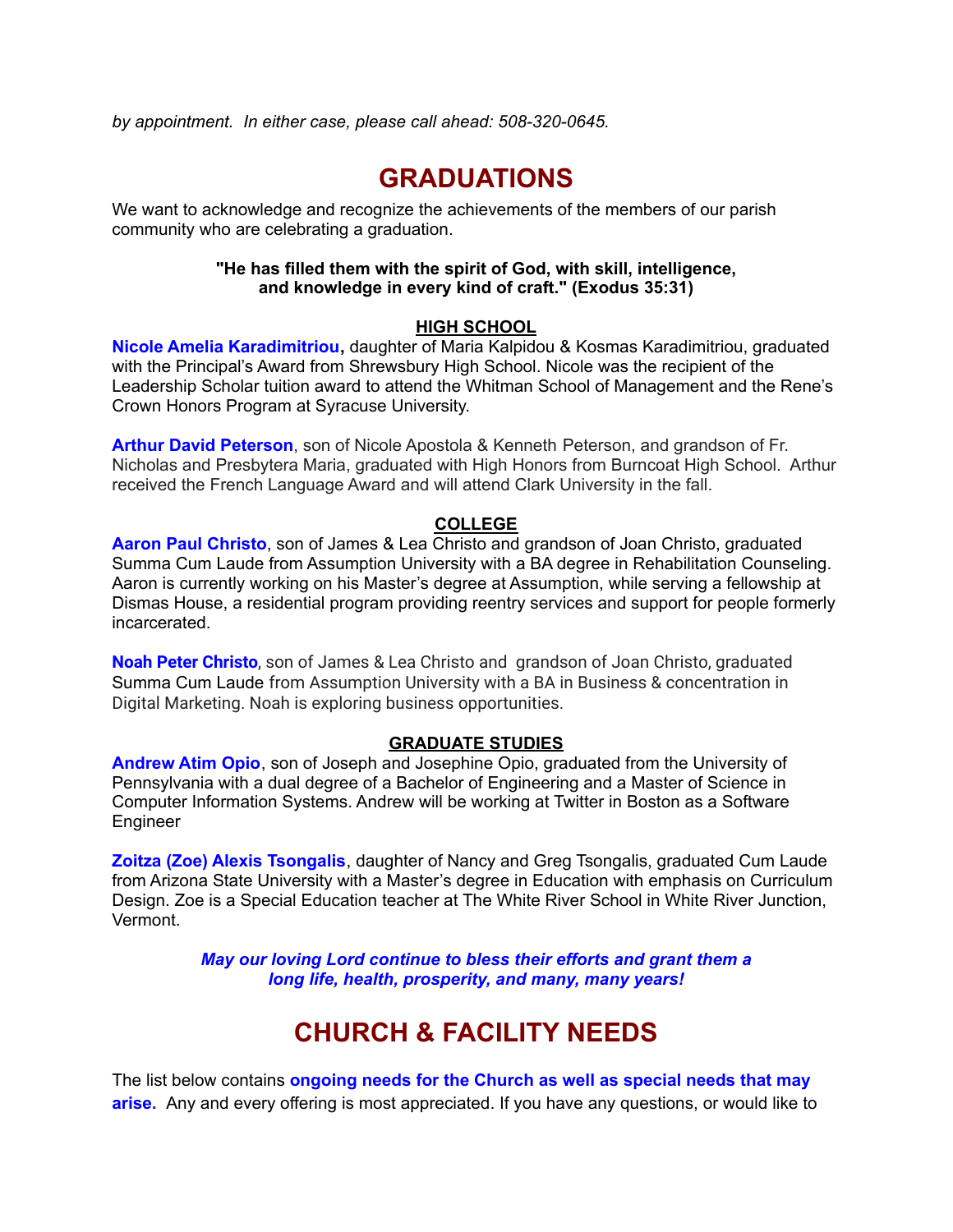donate for or towards one of these items, please speak with Fr. [Vasile](mailto:fr.vasileaileni@gmail.com), any member of the Parish Council, or use the [online](https://giving.parishsoft.com/app/giving/stnicks) giving site.

#### **OFFERING**

- **\$25** Box of Three Kings Charcoal (100 pieces)
	- **\$50** 2 Beeswax Candles for the Holy Altar
- **\$60** 14 oz. box of natural Incense from the Boswellia Project in Ethiopia

**\$200** - Additional Shelving for the utility/storage room.

- **\$250** Preschool height folding table for Sunday School
- **\$1,000** Replacement of 5 Icon Banners behind the Altar
- **\$1,100** Upgrade of amplification system and microphones
- **\$8,000** Crack repair, sealcoating & line striping of driveway

### **NOTES FROM HOLY TRINITY**

*A TRAVEL TIP FOR YOUR SUMMER VACATION* - Every U.S. household can get up to three orders of at-home rapid COVID-19 tests at no cost! These "self-tests" give rapid results and can be taken anywhere on vacation, regardless of your vaccination status. Visit [www.COVID.gov/tests](http://www.covid.gov/tests) to place your order. You will need to enter your name and mailing address. Each new order includes eight free COVID-19 tests shipped to your home at no cost—two separate packages of four tests each.

*COVID 19 UPDATE* – Holy Trinity currently has eight positive patients. All positive patients are residing in the COVID wing. In addition, one staff member tested positive. All our Employees are fully vaccinated. Ninety percent (90%) of our residents are fully vaccinated. Contact tracing has been conducted, and we will continue to test every three days for the next ten days.

Our long-term neighborhoods continue to be COVID free. All long-term residents are COVID negative. Currently, we have no visitation restrictions. However, visitors are asked to always wear a mask in our facility (whether in a room, a common area, or the lobby). Visitors to the COVID wing are encouraged to wear K95 or N95 masks; full gowns will be provided at the time of the visit.

It is important to be vigilant, and we are applying all the tools in our prevention toolbox to protect each other. Thank you for all you are doing to keep Holy Trinity safe, including wearing face masks and social distancing!

*FOUNDING MEMBER CHURCHES* – Our founding orthodox churches grace our lobby's newly painted "Windy Blue" walls with "Olympus White" trim. Painting is a cost-effective renovation strategy to keep out moisture, repel dust, reduce odors, and promote healthy indoor air quality!

*DIVINE LITURGY* - The Divine Liturgy is celebrated each Wednesday morning at 9:30 am for our residents. We welcome volunteers and visitors who would like to attend.

*JOB OPENINGS* - We invite you to be part of a team where you are encouraged to see the value in every person and build connections. To join our award-winning team and advance your career, for a full listing and detailed job descriptions of our openings, visit: <https://www.holytrinityrehab.org/employment/>

*STAY CONNECTED* - Please follow us on social media: